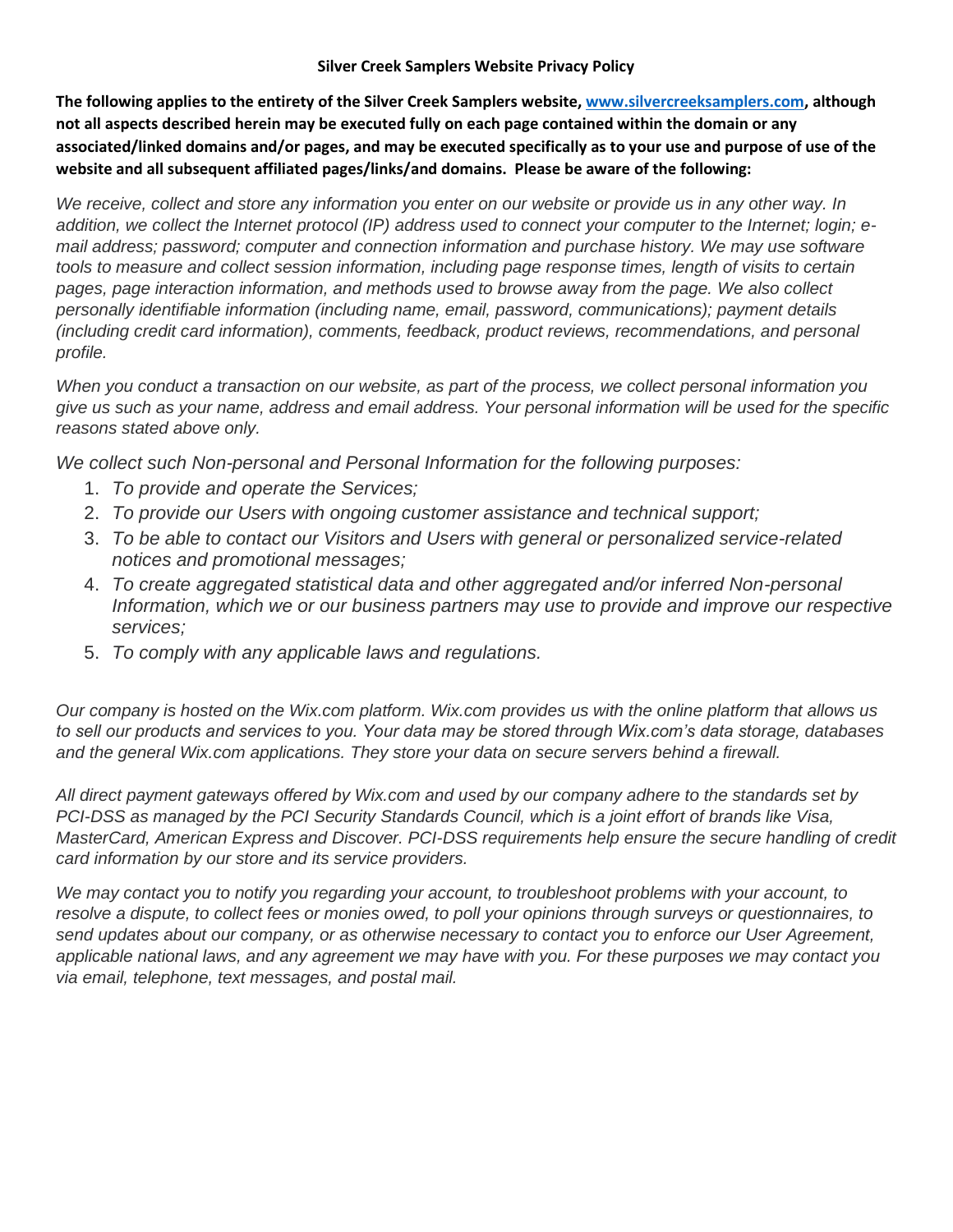| <b>Cookie Name</b>      | Purpose                                                           | <b>Duration</b> | Cookie<br><b>Type</b> |
|-------------------------|-------------------------------------------------------------------|-----------------|-----------------------|
| <b>XSRF-TOKEN</b>       | Used for security reasons                                         | Session         | <b>Essential</b>      |
| hs                      | Used for security reasons                                         | Session         | <b>Essential</b>      |
| svSession               | Used in connection with user login                                | 2 years         | <b>Essential</b>      |
| SSR-caching             | Used to indicate the system from<br>which the site was rendered   | 1 minute        | <b>Essential</b>      |
| wixCIDX                 | Used for system<br>monitoring/debugging                           | 3 months        | <b>Essential</b>      |
| _wix_browser_sess       | Used for system<br>monitoring/debugging                           | session         | <b>Essential</b>      |
| consent-policy          | Used for cookie banner parameters                                 | 12<br>months    | <b>Essential</b>      |
| smSession               | Used to identify logged in site<br>members                        | Session         | <b>Essential</b>      |
| TS*                     | Used for security and anti-fraud<br>reasons                       | Session         | <b>Essential</b>      |
| bSession                | Used for system effectiveness<br>measurement                      | 30<br>minutes   | <b>Essential</b>      |
| fedops.logger.sessionId | Used for stability/effectiveness<br>measurement                   | 12<br>months    | <b>Essential</b>      |
| wixLanguage             | Used on multilingual websites to save<br>user language preference | 12<br>months    | Functional            |